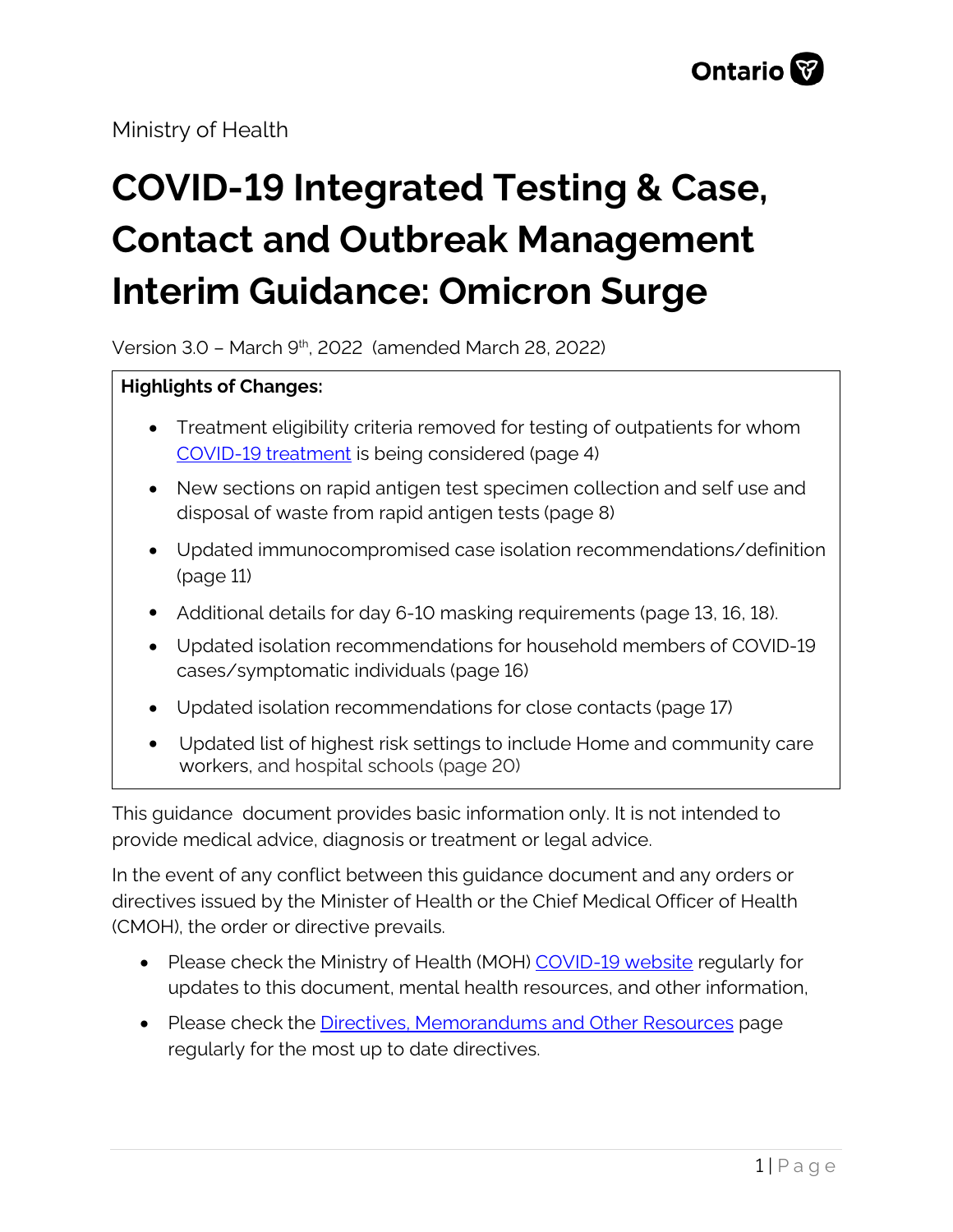

# **Table of Contents**

<span id="page-1-0"></span>

| Public Health Advice for Symptomatic and COVID-19 Positive Individuals  9    |  |  |
|------------------------------------------------------------------------------|--|--|
|                                                                              |  |  |
| Time-Based Clearance for Test-Positive Cases and Individuals with COVID-19   |  |  |
|                                                                              |  |  |
|                                                                              |  |  |
| You have symptoms and are concerned you may have COVID-19. Now what? 15      |  |  |
|                                                                              |  |  |
|                                                                              |  |  |
| You've been identified as a close contact of someone who has tested positive |  |  |
| for COVID-19 or someone with COVID-19 symptoms. Now what? 19                 |  |  |
| Management of COVID-19 Cases and Contacts in Highest Risk Settings 20        |  |  |
|                                                                              |  |  |
|                                                                              |  |  |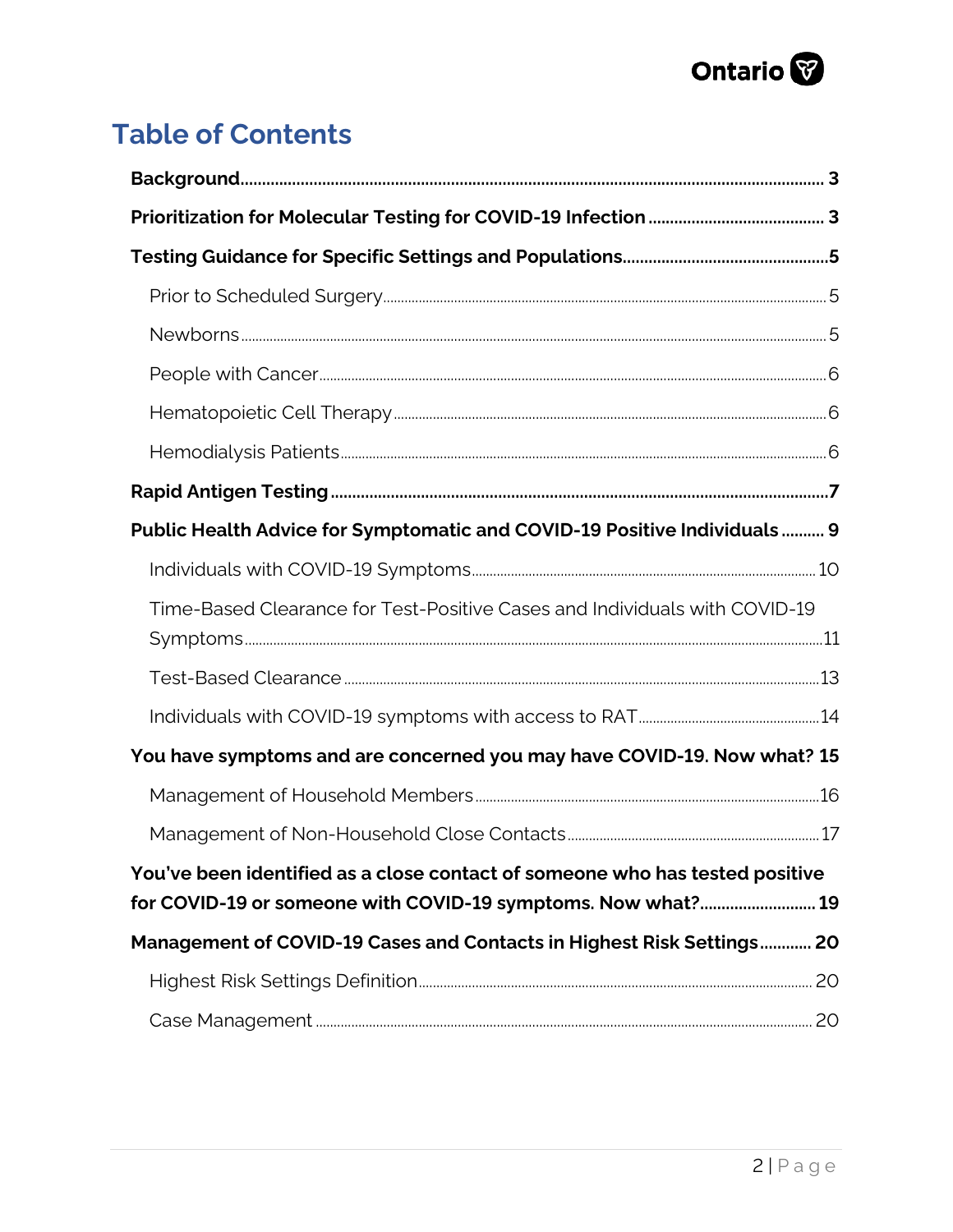

# **Background**

In response to the evolving situation related to the COVID-19 Omicron (B.1.1.529) variant of concern (VOC), the Ministry of Health is providing updated guidance on testing, and case, contact and outbreak management. This guidance is to be used as an interim update. and where conflicting, superseding other guidance documents on the Ministry's [website.](https://www.health.gov.on.ca/en/pro/programs/publichealth/coronavirus/2019_guidance.aspx) Relevant **sector-specific guidance** for highest risk settings (i.e. Long-Term Care) should be followed for those specific settings. Given the current epidemiology of Omicron in Ontario, individuals with symptoms indicative of COVID-19 can be presumed to be infected with COVID-19 and initiate timely self-isolation. Ontario continues to strive to mitigate morbidity and mortality from COVID-19, and to mitigate impacts on hospitals and the broader health system, and on society overall.

Surveillance reporting on VOCs in Ontario can be found on the **Public Health Ontario** [webpage.](https://www.publichealthontario.ca/en/data-and-analysis/infectious-disease/covid-19-data-surveillance)

# <span id="page-2-0"></span>**Prioritization for Molecular[1](#page-2-1) Testing for COVID-19 Infection**

The following people are eligible for molecular testing (PCR or rapid molecular testing):

- [Symptomatic](https://www.health.gov.on.ca/en/pro/programs/publichealth/coronavirus/docs/2019_reference_doc_symptoms.pdf)<sup>[2](#page-2-2)</sup> people who fall into one of the following groups:
	- o Patient-facing healthcare workers
	- o Staff, volunteers, residents/inpatients, essential care providers, and visitors in highest risk settings
		- Highest risk settings include: hospitals (including complex continuing care facilities and paramedic services), and congregate living settings $3$  with medically and socially

<span id="page-2-3"></span><sup>3</sup>See the [COVID-19: Congregate Living for Vulnerable Populations Guidance](https://www.health.gov.on.ca/en/pro/programs/publichealth/coronavirus/docs/2019_congregate_living_guidance.pdf#page=4) for more information.

<span id="page-2-1"></span><sup>&</sup>lt;sup>1</sup>Results from molecular point-of-care testing should be considered final and no longer require a confirmatory PCR test.

<span id="page-2-2"></span><sup>&</sup>lt;sup>2</sup> The [COVID-19 Reference Document for Symptoms](http://www.health.gov.on.ca/en/pro/programs/publichealth/coronavirus/docs/2019_reference_doc_symptoms.pdf) outlines the most common symptoms of COVID-19 that require immediate self-isolation and, if eligible, COVID-19 testing.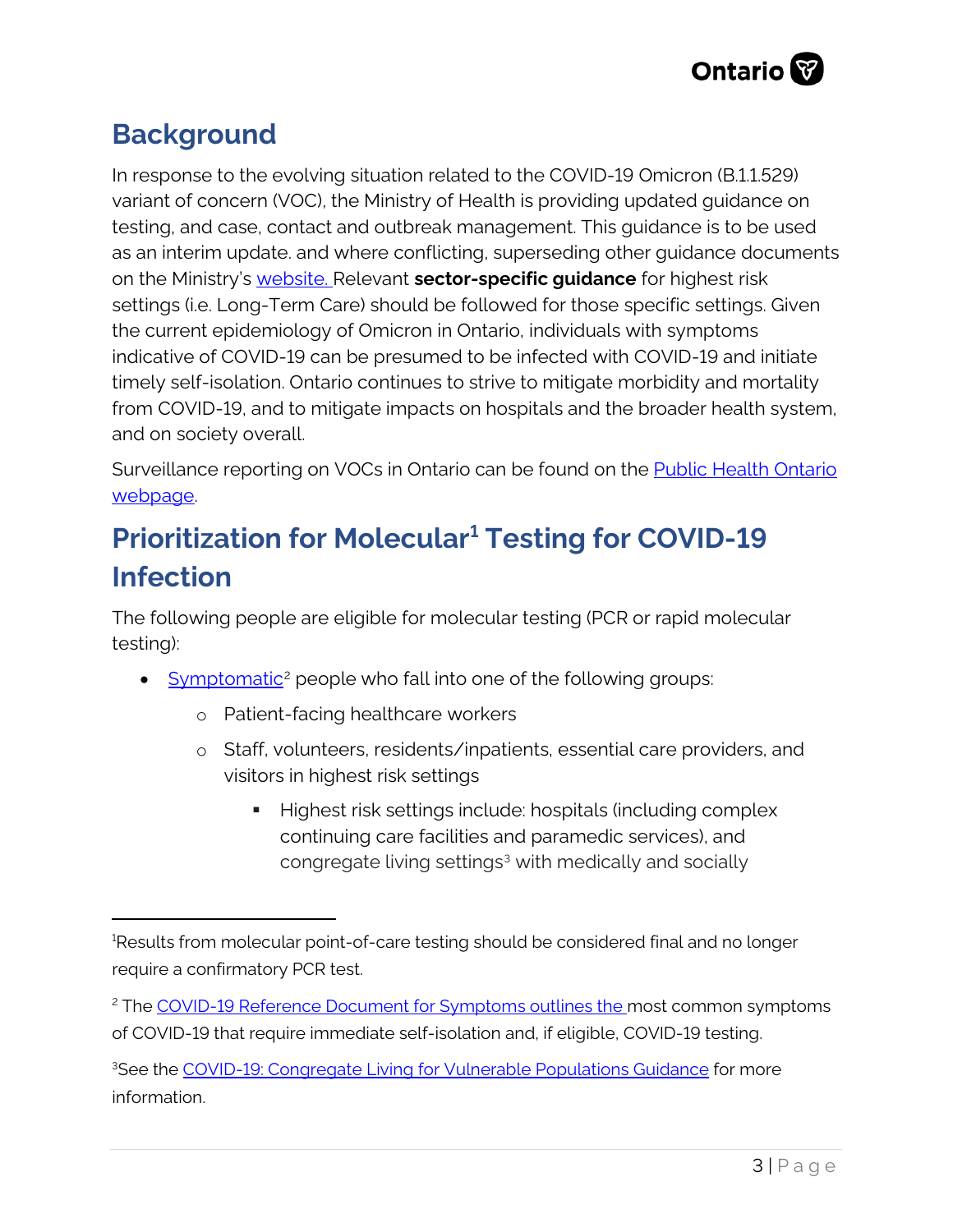vulnerable individuals, including, but not limited to Long-Term Care, retirement homes, First Nation elder care lodges, group homes, shelters, hospices, correctional institutions, Provincial Demonstration Schools and hospital schools.

- o Home and community care workers
- o Household members of staff in highest risk settings and patient-facing health care workers
- o Temporary Foreign Workers in congregate living settings
- o Patients seeking emergency medical care, at the discretion of the treating clinician
- o Outpatients for whom [COVID-19 treatment](https://covid-19.ontario.ca/covid-19-antiviral-treatment) is being considered
- o Other outpatients for whom a diagnostic test is required for clinical management, at the discretion of the treating clinician
- o Pregnant people
- o People who are underhoused or experiencing homelessness
- o First responders, including fire, police and paramedics
- o Elementary and secondary students and education staff who have received a PCR self-collection kit through their school
- Symptomatic/asymptomatic people:
	- o Individuals who are from a First Nation, Inuit, Métis community, and/or who self-identify as First Nation, Inuit, and Métis and their household members
	- o Individuals travelling into First Nation, Inuit, Métis communities for work.
	- o On admission/transfer to or from hospital or congregate living setting
	- o Close contacts and people in the context of confirmed or suspected outbreaks in highest risk settings as directed by the local public health unit
	- o Individuals, and one accompanying caregiver, with written prior approval for out-of-country medical services from the General Manager, OHIP
	- o Asymptomatic testing in hospital, long-term care, retirement homes and other congregate living settings and institutions as per provincial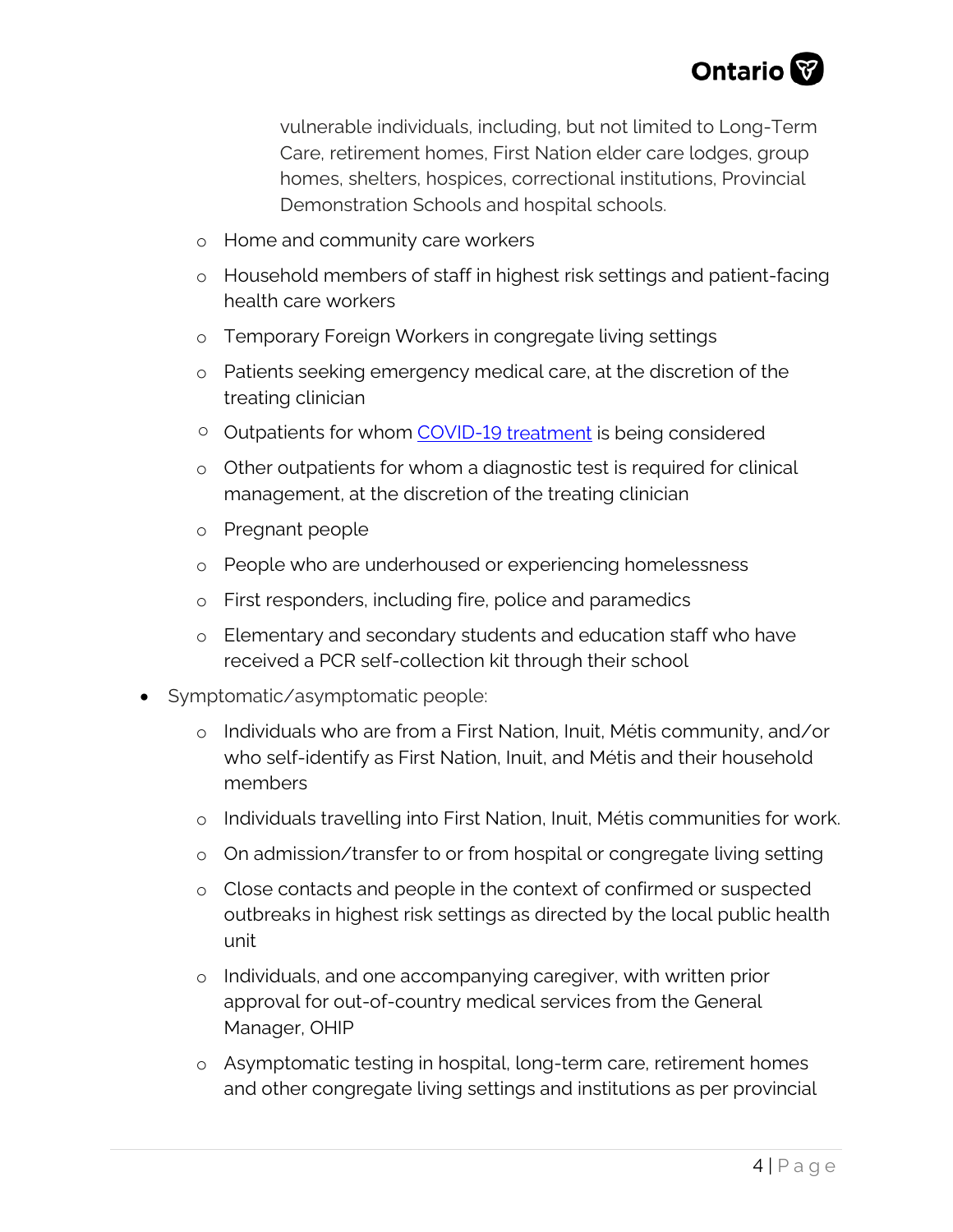

guidance and/or Directives, or as directed by public health units.

# <span id="page-4-0"></span>**Testing Guidance for Specific Settings and Populations**

### <span id="page-4-1"></span>**Prior to Scheduled Surgery**

Testing prior to a scheduled (non-urgent/emergent) surgery in a hospital or other surgical setting (e.g., independent health facility, etc.):

- In the context of current COVID-19 epidemiology, any patient with a scheduled surgical procedure requiring a general anaesthetic may be tested with PCR 24-48 hours prior to procedure date.
- Regardless of vaccination status, patients should only go out for essential reasons (e.g., work, school) for 10 days prior to a scheduled procedure as is feasible.
- In the event of a positive test result, the scheduled non-urgent/emergent procedure should be delayed (at the discretion of the clinician) for a period of at least 10 days or until cleared by public health and/or infection control.

#### <span id="page-4-2"></span>**Newborns**

Newborns born to people with confirmed COVID-19 at the time of birth should be tested for COVID-19 by molecular testing within 24 hours of delivery, regardless of symptoms.

If parent testing is pending at the time of parent-baby discharge, then follow-up must be ensured such that if parent testing is positive the baby is tested in a timely manner. If bringing the baby back for testing is impractical, the baby should be tested prior to discharge.

Newborns currently in the NICU/SCN born to people with confirmed COVID-19 at the time of birth should be tested within the first 24 hours after birth and, if the initial test is negative, again at 48 hours after birth, regardless of symptoms.

<span id="page-4-3"></span>Newborns <48 hours old at time of transfer born to individuals who are asymptomatic and screen negative do not require PCR testing on hospital admission/transfer.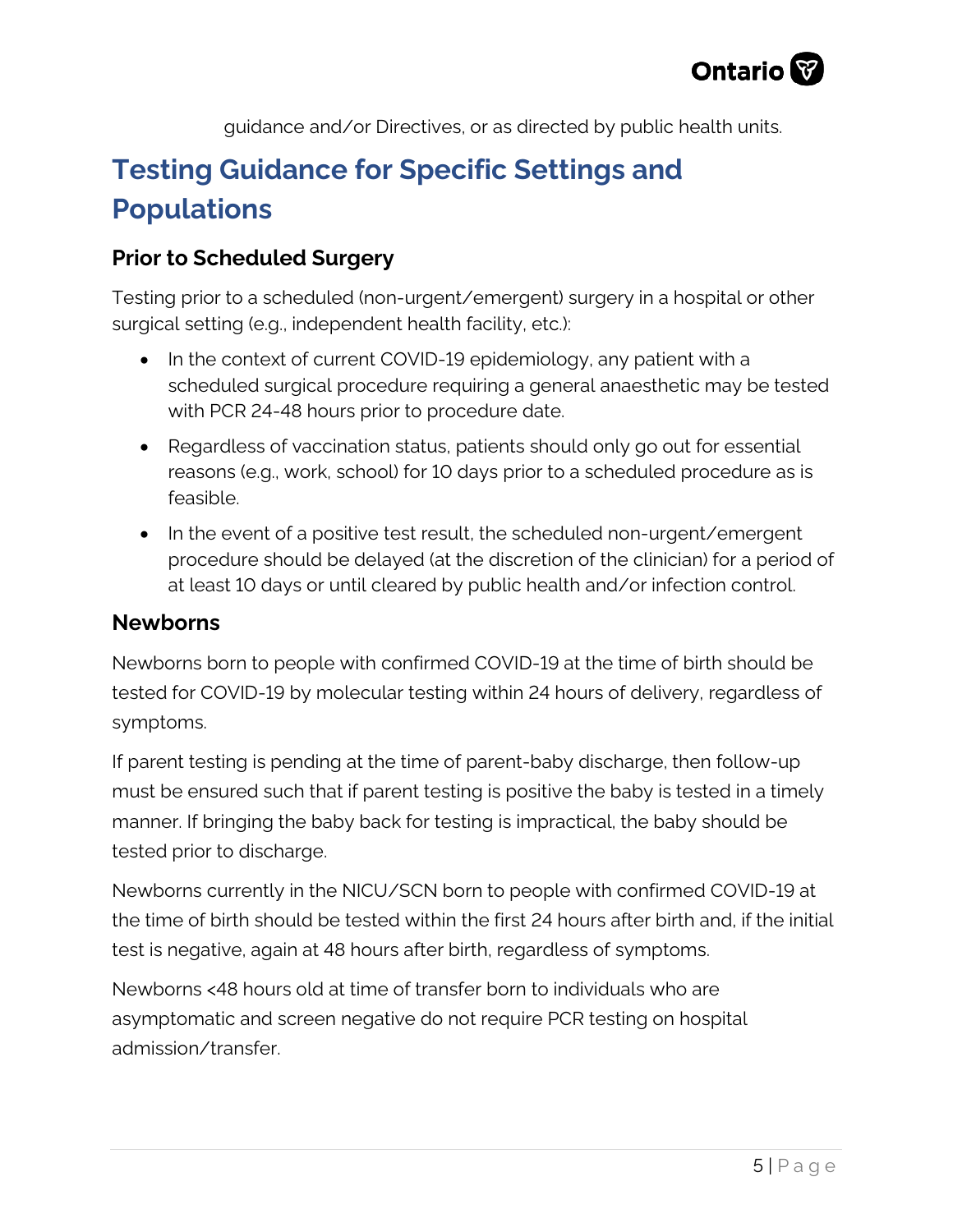

### **People with Cancer**

In the context of current COVID-19 epidemiology (>10 cases per 100,000/week), any patient may be tested with PCR 24-48 hours prior to treatment. In regions with low community transmission of COVID-19 (<10 cases per 100,000/week), routine testing prior to treatment is not required but should be done at the discretion of the treating clinician if they feel it is necessary or indicated, in particular when:

- High dose multidrug chemotherapy is planned
- Radiation treatment will involve treatment of lung tissue
- Treatment is planned in patients with a new ground glass lung opacity
- <span id="page-5-0"></span>• Treatment (radiation or systemic) is planned in patients who are significantly immunosuppressed

### **Hematopoietic Cell Therapy**

All patients booked for hematopoietic cell therapy should be tested by molecular testing 24-48 hours before their appointment apart from exceptional circumstances, e.g., "Priority A" cases requiring urgent same day treatment.

### <span id="page-5-1"></span>**Hemodialysis Patients**

#### **Testing for symptomatic in-centre hemodialysis patients**

- Test symptomatic patients using a low-threshold approach.
- Patients with persistent respiratory symptoms or fever despite a negative molecular test should be managed on Droplet and Contact Precautions and be retested as appropriate, based on clinical judgment.

#### **Testing for in-centre hemodialysis patients who reside in Long-Term Care /retirement homes or other congregate living settings**

- Periodic testing of asymptomatic hemodialysis patients from Long-Term Care/retirement homes is not recommended where the home does not have known cases.
- Periodic testing of hemodialysis patients in Long-Term Care/retirement homes with known cases or outbreaks should continue regularly until the outbreak is considered cleared.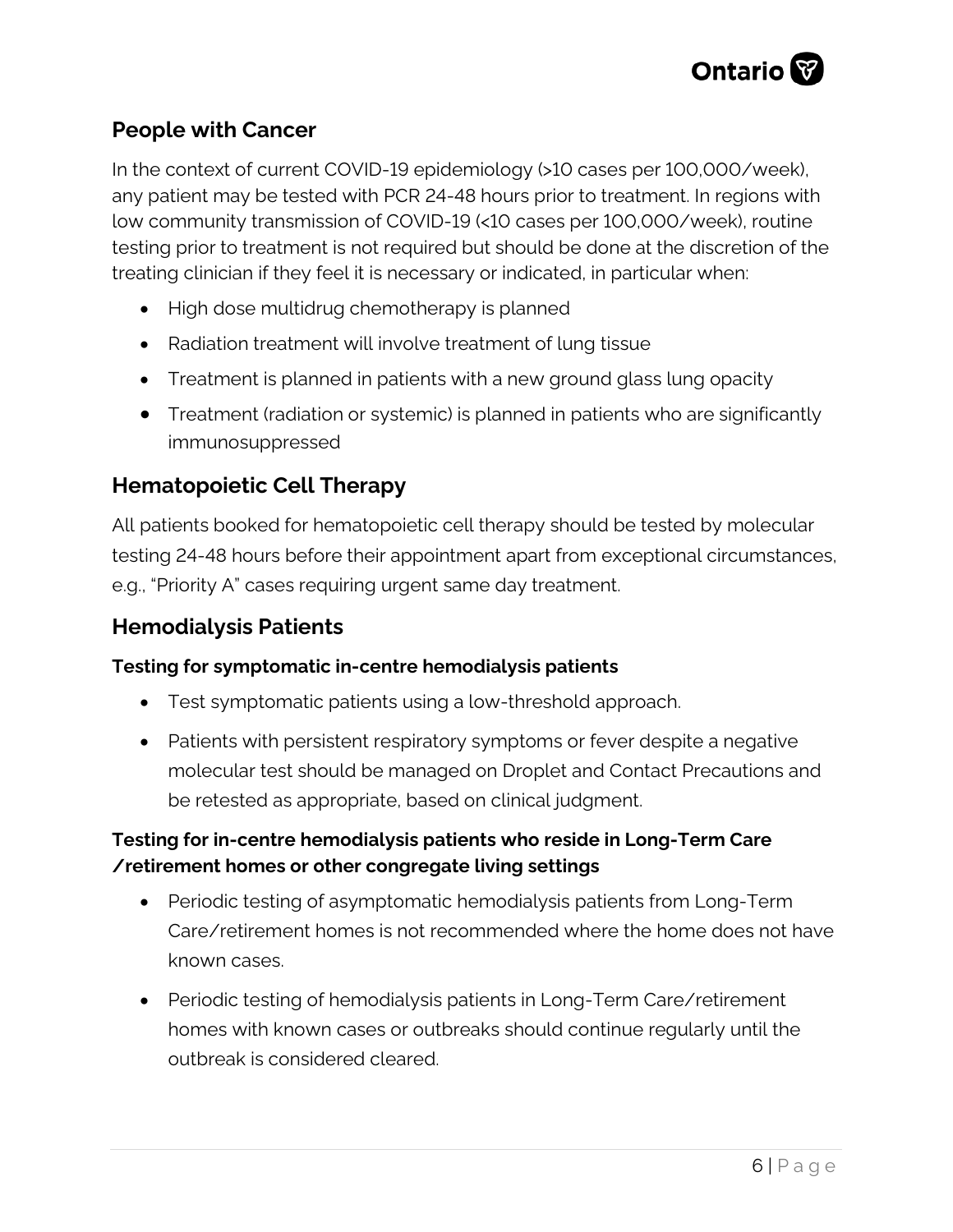

- If a Long-Term Care/retirement home hemodialysis patient comes from a home where there is currently a COVID-19 outbreak or one is subsequently declared and the patient becomes a laboratory-confirmed case, decisions around additional testing of asymptomatic patients and staff should be left to the discretion of local infection prevention and control as testing decisions will be informed by the size and layout of the unit.
- Testing for in-centre hemodialysis patients who reside in Long-Term Care/retirement homes is to be conducted in the hemodialysis unit, or in accordance with hospital and local public health protocols, if not already done in the home.

#### **Testing for hemodialysis patients in hemodialysis unit where outbreak declared**

- If an outbreak is declared in a hemodialysis unit, test all patients in that unit regardless of whether they are symptomatic.
- Retesting should be directed by the outbreak management team overseeing the outbreak, in collaboration with local public health.

# <span id="page-6-0"></span>**Rapid Antigen Testing**

Positive rapid antigen test **results do not require PCR/rapid molecular confirmatory testing in most settings, unless otherwise recommended by the public health unit or sector specific guidance** (e.g. Long Term Care Home guidance).

There are several distinct uses for rapid antigen tests, including:

#### **1) Routine Screen testing**

- Screen testing is frequent, systematic testing of people who are asymptomatic and without known exposure to a COVID-19 case with the goal of identifying infectious cases that are pre-symptomatic or asymptomatic.
- Screen testing with rapid antigen tests involves routine testing multiple times per week.
- An individual **with confirmed COVID-19 based on a molecular or rapid antigen test** may resume asymptomatic screen testing after 30 days from their COVID-19 infection (based on the date of their symptom onset or specimen collection, whichever is earlier). If there is uncertainty about the validity of the COVID-19 infection (e.g., asymptomatic infection with high cycle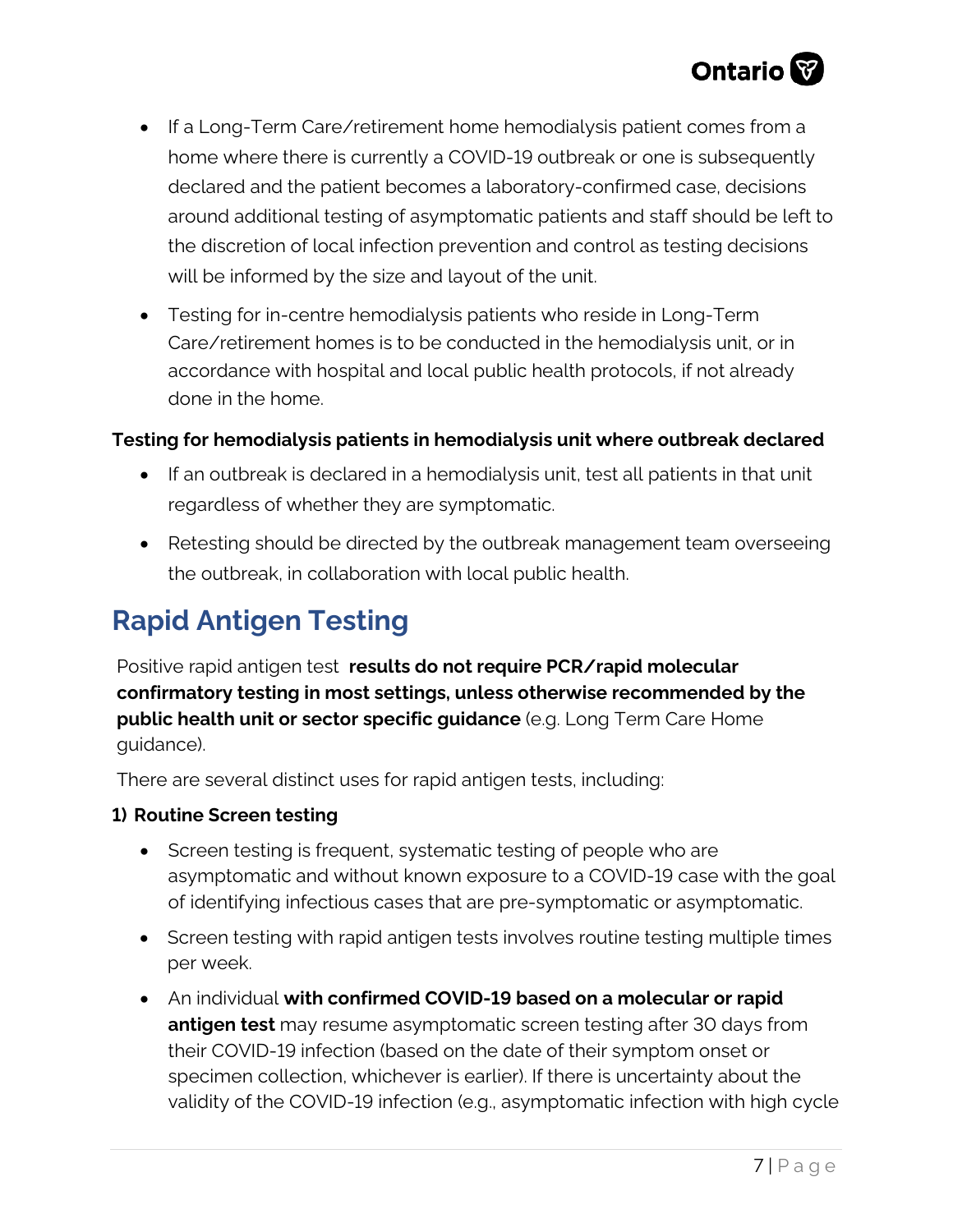

threshold value result), they may resume asymptomatic screen testing immediately.

#### **2) For people with symptoms (see [page 12\)](#page-11-0)**

#### **3) For test-to-work purposes (see [test to work guidance document\)](https://www.health.gov.on.ca/en/pro/programs/publichealth/coronavirus/docs/early_return%20_to_work.pdf#page=5)**

#### **4) One-off, non-routine/infrequent asymptomatic testing**

Infrequent rapid antigen test use should not be relied on as a measure to enable social activities. Instead, individuals should follow existing public health measures (including masking and limiting contacts if recommended by public health), regardless of rapid antigen test use. If an asymptomatic individual without a known exposure to a COVID-19 case decides to complete a rapid antigen test outside of routine screening programs, for example prior to a social event/gathering/visit in a non-highest risk setting, then they should complete it as close to the event as possible (e.g. on the same day, ideally within a few hours of the event) and should understand important limitations to a negative rapid antigen test result including:

- Rapid antigentests have low sensitivity for COVID-19 in people who are asymptomatic; meaning that a negative result could be a false negative.
- People infected with COVID-19 may test negative for several days before testing positive on rapid antigen test. Therefore, a negative rapid antigen test may represent a false negative and the infection status of the individual may change within hours of taking the test.
- Rapid antigen tests have a lower positive predictive value when used for individuals without a known exposure to a confirmed case of COVID-19, meaning that a positive result could be a false positive.

#### **Specimen Collection and Self-Use**

- Specimen collection and use of rapid antigen tests should follow the labelling instructions provided by the manufacturer as approved by Health Canada.
- If the manufacturer's labelling instructions (as approved by Health Canada) do not already include combined oral and nasal sampling, users may voluntarily perform the combined oral and nasal sampling method following the rapid antigen test [collection instructions](https://www.ontariohealth.ca/sites/ontariohealth/files/2022-02/COVID-19RapidAntigenTests-HowtoCollectaSample.pdf) found [here](https://www.ontariohealth.ca/COVID-19/Health-System-Response-Resources) as it may increase test sensitivity compared with nasal sampling alone.
- If the manufacturer's labelling instructions (as approved by Health Canada) do not already include self-swabbing and self-testing, voluntary self-swabbing and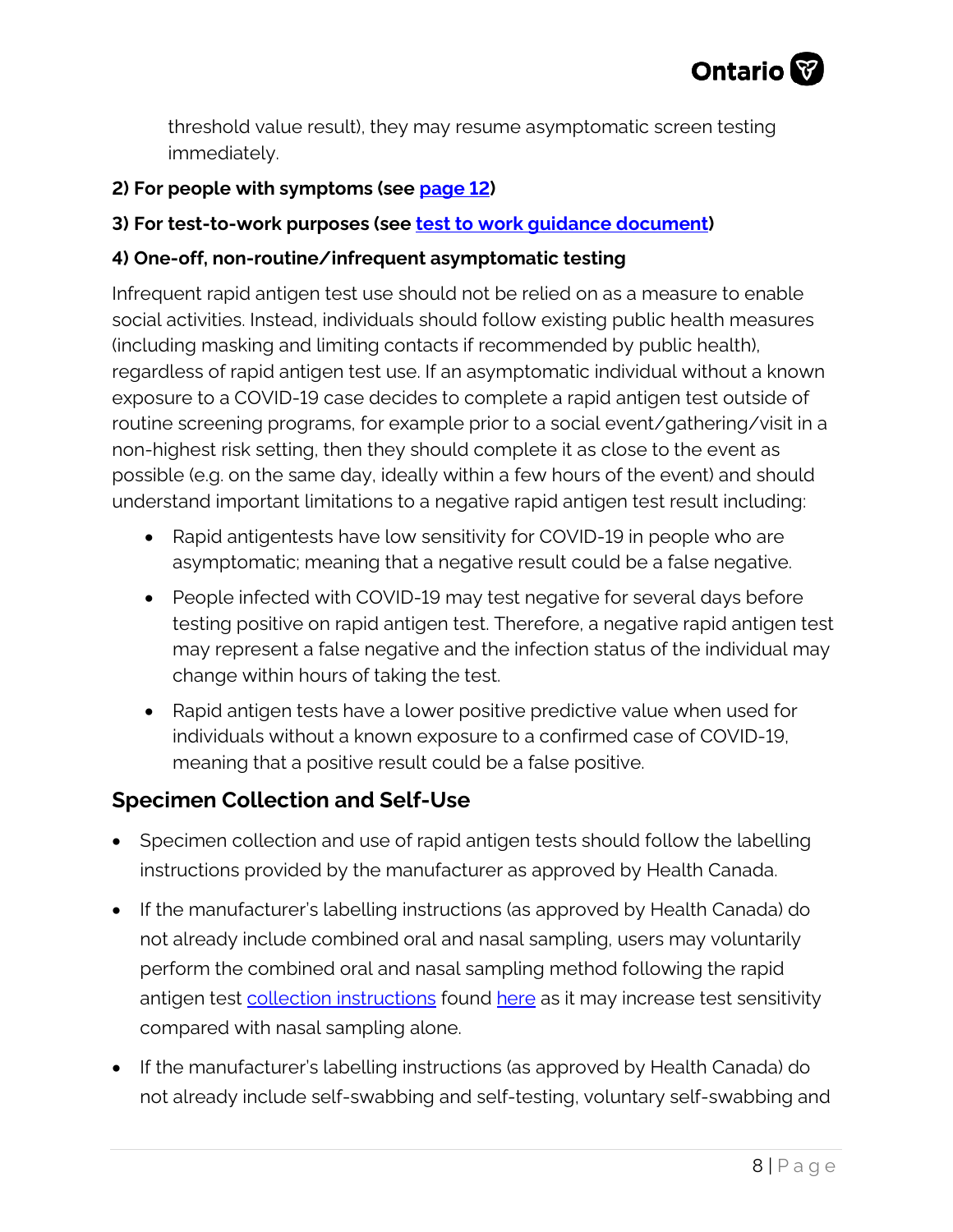self-testing may be performed if the user has the appropriate knowledge, skills, and judgment to self-swab and self-test as per the training resources available [here,](https://www.ontariohealth.ca/COVID-19/Health-System-Response-Resources) including this [instructional video.](https://www.youtube.com/watch?v=CBBd4JRWTsg)

### **Disposal of Waste from Rapid Antigen Tests**

- Waste generated from on-site workplace rapid antigen test use is considered a hazardous waste under the Environmental Protection Act. Waste from these tests is exempt from collection, storage and transportation requirements as long as the waste is disposed in Ontario. This waste must still be disposed of at a waste facility approved to handle biomedical waste. Anyone collecting, storing or transporting used rapid antigen tests from an on-site workplace screening program should follow Ontario's guidance on the **Safe Handling** [and Management of Rapid Antigen COVID-19 Testing Waste.](https://www.ontario.ca/page/safe-handling-and-management-rapid-antigen-covid-19-testing-waste)
- For waste generated from at-home rapid antigen test use, the regulatory requirements for managing the hazardous waste under the Environmental Protection Act do not apply. Instead, persons undertaking at-home use of rapid antigen tests should consult their local municipality's by-laws on the proper disposal of this waste to ensure it can be disposed of with the household trash.

# <span id="page-8-0"></span>**Public Health Advice for Symptomatic and COVID-19 Positive Individuals**

- People who test positive by PCR or rapid molecular tests may be contacted by their local public health unit or by the provincial case and contact management team.
- A **positive rapid antigen test** is highly indicative that the individual has COVID-19, and the individual and their household members are required to self-isolate.
	- o Positive rapid antigen tests do NOT need to be confirmed by PCR/rapid molecular test in most settings and do not need to be reported to the public health unit.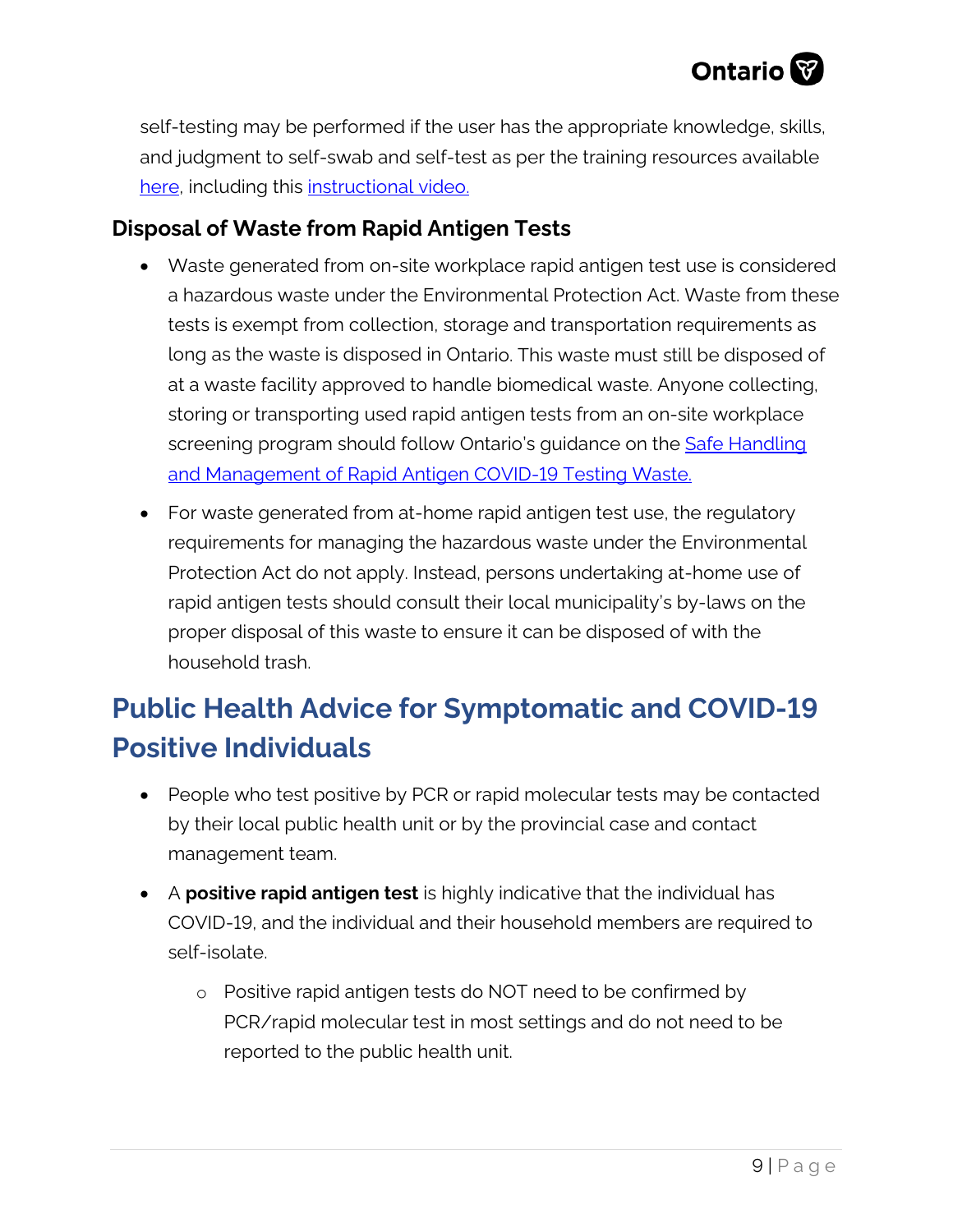

o Any sector specific guidance requiring and/or recommending the confirmation and reporting of a positive rapid antigen test should be followed

### <span id="page-9-0"></span>**Individuals with COVID-19 Symptoms**

- **Individuals** with [COVID-19 symptoms](https://www.health.gov.on.ca/en/pro/programs/publichealth/coronavirus/docs/2019_reference_doc_symptoms.pdf) (as below) who are ineligible for PCR/rapid molecular testing are presumed to have COVID-19 infection and are advised to **self-isolate** as soon as possible after symptom onset. See [table 1](#page-10-1) and [flow chart 1](#page-18-0) for isolation requirements for individuals with COVID-19 symptoms.
- **[COVID-19 symptoms](https://www.health.gov.on.ca/en/pro/programs/publichealth/coronavirus/docs/2019_reference_doc_symptoms.pdf)[4](#page-9-1) include:**
	- o fever and/or chills; OR
	- o cough; OR
	- o shortness of breath; OR
	- o decrease or loss of taste or smell; OR
	- o **Two or more of:**
		- **F** runny nose/nasal congestion
		- **•** headache
		- **EXTERE** fatigue
		- sore throat
		- muscle aches/joint pain
		- gastrointestinal symptoms (i.e. vomiting or diarrhea)
- If the individual's symptoms are not included within the COVID-19 symptom [list](https://www.health.gov.on.ca/en/pro/programs/publichealth/coronavirus/docs/2019_reference_doc_symptoms.pdf) above, they should stay home until symptoms are improving for at least 24 hours (or 48 hours if gastrointestinal symptoms), to limit the spread of other illnesses that the individual may have (e.g., common cold virus, Influenza, other viral respiratory or gastrointestinal illness) and to monitor for the development of additional symptoms.
	- o Household members and other contacts of these individuals **do not** need to self-isolate, as long as they have no symptoms.

<span id="page-9-1"></span><sup>&</sup>lt;sup>4</sup> Symptoms should not be related to any other known causes or conditions. See th[e COVID-](https://www.health.gov.on.ca/en/pro/programs/publichealth/coronavirus/docs/2019_reference_doc_symptoms.pdf)[19 Reference Document for Symptoms](https://www.health.gov.on.ca/en/pro/programs/publichealth/coronavirus/docs/2019_reference_doc_symptoms.pdf) for more information.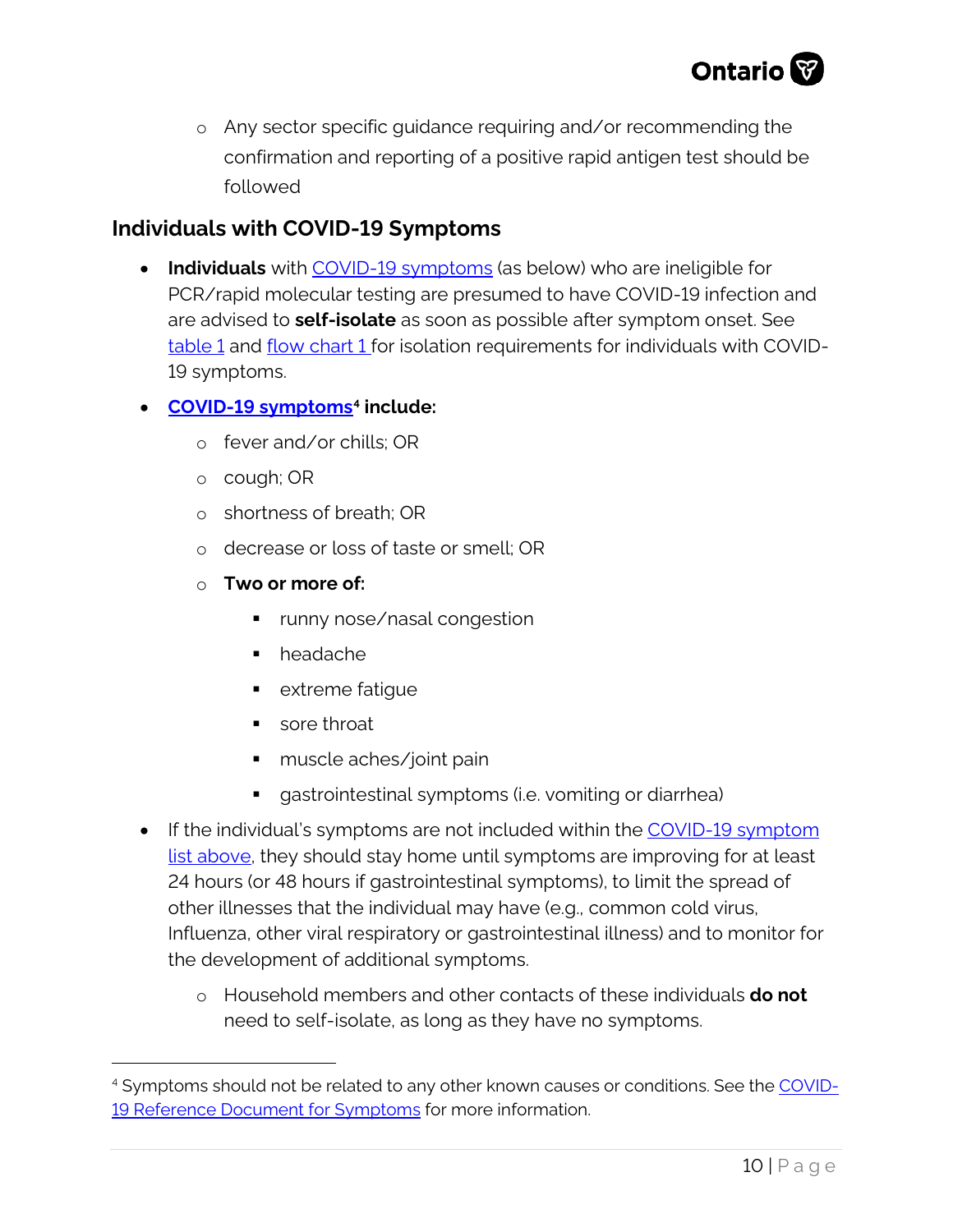<span id="page-10-1"></span>

o If the individual develops additional symptoms such that they now meet the COVID-19 symptom list above, they and their household should follow the guidance above.

### <span id="page-10-0"></span>**Time-Based Clearance for Test-Positive Cases and Individuals with COVID-19 Symptoms**

• Infection with COVID-19 likely provides short-term protection against reinfection. Individuals who have recently been infected with COVID-19 (either test-confirmed or symptoms of COVID-19) are still recommended to be upto-date on their COVID-19 vaccinations for maximal protection against future infection (i.e. receive all recommended doses, including booster doses) in alignment with recommended dose intervals post-infection.

The recommended duration of self-isolation **after the date of specimen collection or symptom onset** (whichever is earlier/applicable) depends on relevant clinical factors such as age, vaccination status, severity of infection, and immune status. In all scenarios, **symptoms need to be improving for 24 hours (or 48 hours if gastrointestinal symptoms) and no fever present prior to ending self-isolation.**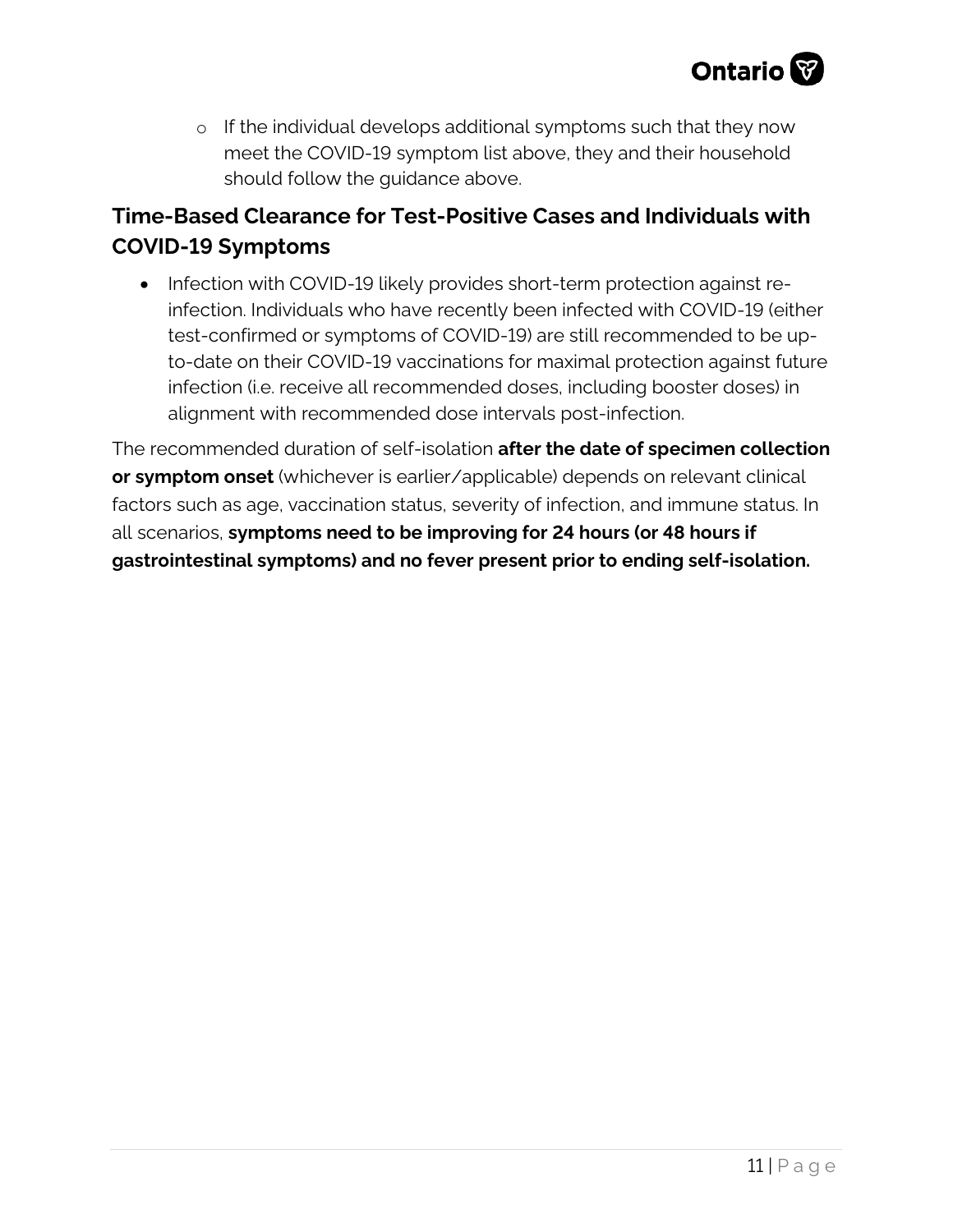

#### <span id="page-11-0"></span>**Table 1: Isolation Period for Test-Positive Cases and Individuals with COVID-19 symptoms**

| <b>Isolation Period</b>                                                                                | Population                                                                                                                                                                                                                                                         |
|--------------------------------------------------------------------------------------------------------|--------------------------------------------------------------------------------------------------------------------------------------------------------------------------------------------------------------------------------------------------------------------|
| <b>5 days</b> after the date of specimen                                                               | <b>Fully vaccinated individuals<sup>5</sup></b>                                                                                                                                                                                                                    |
| collection or symptom onset                                                                            | Children under the age of 12                                                                                                                                                                                                                                       |
| (whichever is earlier/applicable)                                                                      | $\bullet$                                                                                                                                                                                                                                                          |
| 10 days after the date of specimen<br>collection or symptom onset<br>(whichever is earlier/applicable) | Individuals 12+ who are not fully<br>$\bullet$<br>vaccinated<br>Immunocompromised <sup>6</sup><br>$\bullet$<br>Hospitalized for COVID-19<br>$\bullet$<br>related illness (or at discretion of<br>hospital IPAC)<br>Residing in a highest-risk setting<br>$\bullet$ |
| <b>20 days</b> after the date of specimen                                                              | • Severe illness <sup>7</sup> (requiring ICU                                                                                                                                                                                                                       |
| collection or symptom onset                                                                            | level of care or at discretion of                                                                                                                                                                                                                                  |
| (whichever is earlier/applicable)                                                                      | hospital IPAC)                                                                                                                                                                                                                                                     |

• If self-isolation is complete after 5 days, additional precautions are needed due to residual risk of ongoing infectiousness.

<span id="page-11-1"></span><sup>&</sup>lt;sup>5</sup> Individuals are considered [fully vaccinated](https://www.health.gov.on.ca/en/pro/programs/publichealth/coronavirus/docs/contact_mngmt/COVID-19_fully_vaccinated_interim_guidance.pdf#page=4) if they have received a full series of a Health Canada authorized vaccine (e.g. two doses of AstraZeneca/Moderna/Pfizer or 1 dose of Janssen) at least 14 days ago.

<span id="page-11-2"></span><sup>6</sup> Examples of **immunocompromised** include cancer chemotherapy, untreated HIV infection with CD4 T lymphocyte count <200, combined primary immunodeficiency disorder, taking prednisone >20 mg/day (or equivalent) for more than 14 days and taking other immune suppressive medications. Factors such as advanced age, diabetes, and end-stage renal disease are generally not considered severe immune compromise impacting non-test based clearance.

<span id="page-11-3"></span><sup>&</sup>lt;sup>7</sup> Severe illness is defined as requiring ICU level of care for COVID-19 illness (e.g., respiratory dysfunction, hypoxia, shock and/or multi-system organ dysfunction).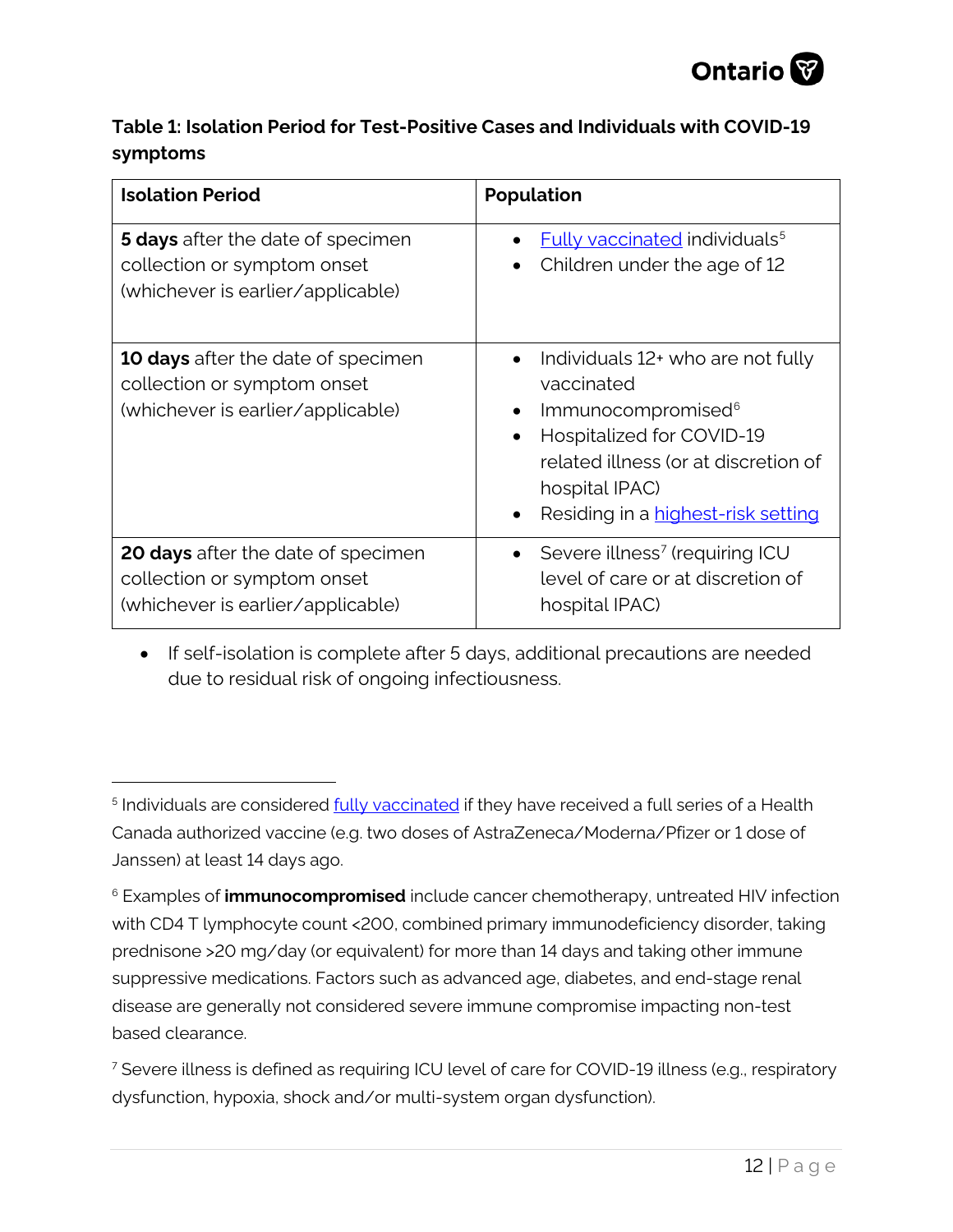

- For a total of 10 days (or 20 days for immunocompromised individuals) after symptom onset (or date of specimen collection, whichever is earlier/applicable), individuals must:
	- o Continue to wear a well-fitted mask in all public settings (including schools and child care, unless under 2 years of age)
		- Individuals should maintain masking as much as possible in public settings. Reasonable exceptions would include temporary removal for essential activities like eating (e.g., when eating in shared space at school/work while maintaining as much distancing from others as possible)
		- **Participation in activities where masking can be maintained** throughout may be resumed, but individuals should avoid activities where mask removal would be necessary (e.g., dining out)
		- **Individuals who are exempt from masking (e.g., children under** two years of age, etc.) may return to public settings without masking
	- o Not visit anyone who is immunocompromised or at higher risk of illness (i.e., seniors)
	- o Not visit or attend work in any [highest risk settings.](#page-19-1)

### <span id="page-12-0"></span>**Test-Based Clearance**

- Workers who are test-positive cases or isolated due to [COVID-19 symptoms](https://www.health.gov.on.ca/en/pro/programs/publichealth/coronavirus/docs/2019_reference_doc_symptoms.pdf) are **not required** to provide proof of a negative test result or a positive serological test result to their employers in order to return to work.
- It is expected that workers who have tested positive or who have symptoms of COVID-19 abide by public health direction (and occupational health, where applicable) and advice on when they would be considered clear to return to work.
- Generally, test-based clearance for COVID-19 test-positive cases (rapid antigen test or molecular) is not recommended (e.g., use of rapid antigen test to obtain a negative result to end self-isolation period early after an initial positive test).
	- o An exception is for early return to work in highest-risk settings during critical work shortages. See [COVID-19 Interim Guidance: Omicron](https://www.health.gov.on.ca/en/pro/programs/publichealth/coronavirus/docs/early_return%20_to_work.pdf)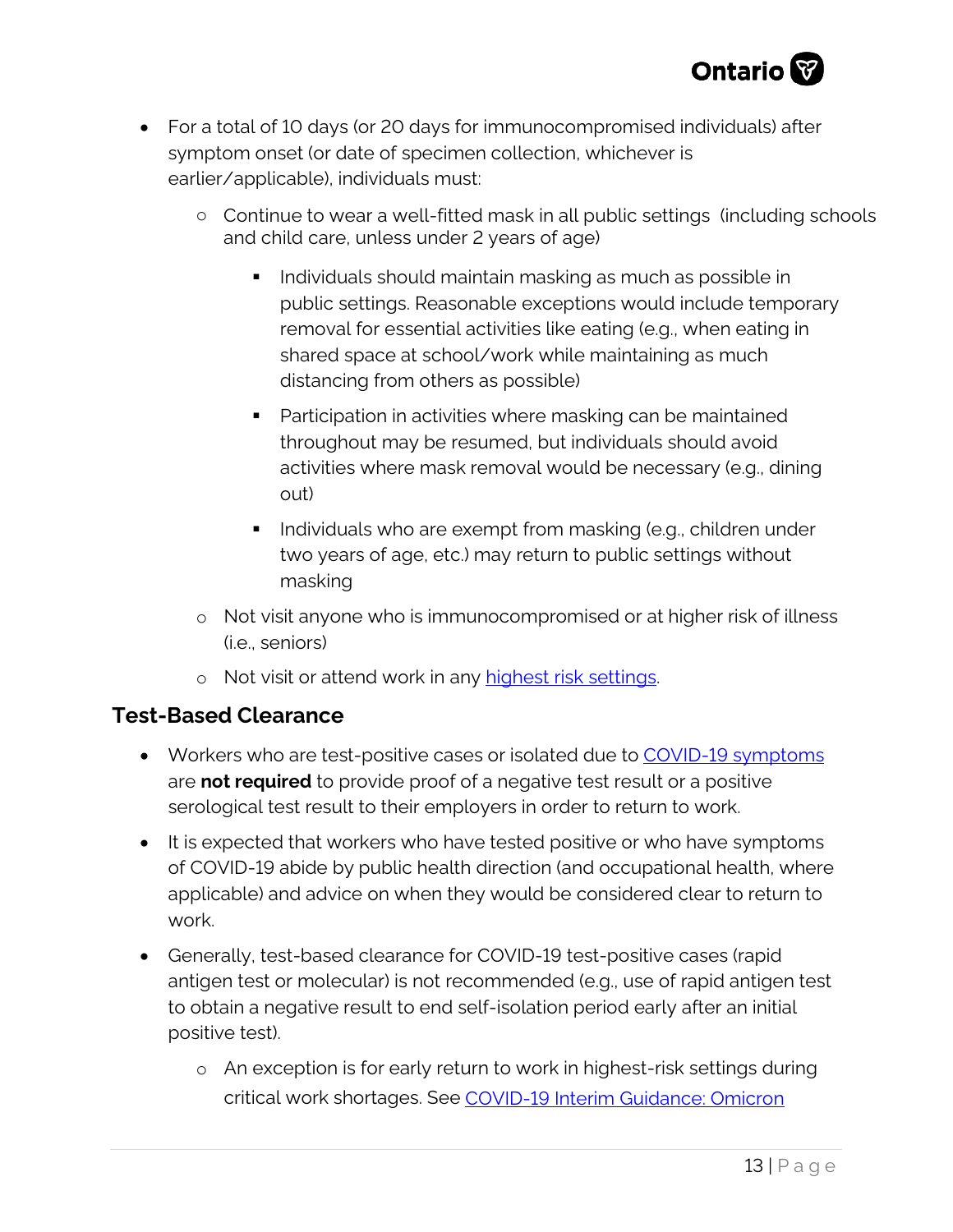

[Surge Management of Critical Staffing Shortages in Highest Risk](https://www.health.gov.on.ca/en/pro/programs/publichealth/coronavirus/docs/early_return%20_to_work.pdf)  [Settings Guidance](https://www.health.gov.on.ca/en/pro/programs/publichealth/coronavirus/docs/early_return%20_to_work.pdf) for more information on early return to work.

## <span id="page-13-0"></span>**Individuals with COVID-19 symptoms with access to rapid antigen tests**

- Molecular testing is no longer being recommended for all individuals in the community with symptoms compatible with COVID-19. If individuals with COVID-19 symptoms have access to rapid antigen tests, rapid antigen tests may be used to assess the likelihood that symptoms are related to COVID-19, otherwise individuals should isolate following the time-based clearance guidance above.
	- o A single negative rapid antigen test in an individual with COVID-19 symptoms does not mean that they do not have COVID-19 infection.
	- o If two consecutive rapid antigen tests, separated by 24-48 hours, are both **negative**, the symptomatic individual is less likely to have COVID-19 infection, and they are advised to self-isolate until they have no fever and symptoms are improving for at least 24 hours (or 48 hours if gastrointestinal symptoms).
		- The household members of the symptomatic individual with two negative tests may also discontinue self-isolation, as long as they are asymptomatic and have not had a positive test result themselves.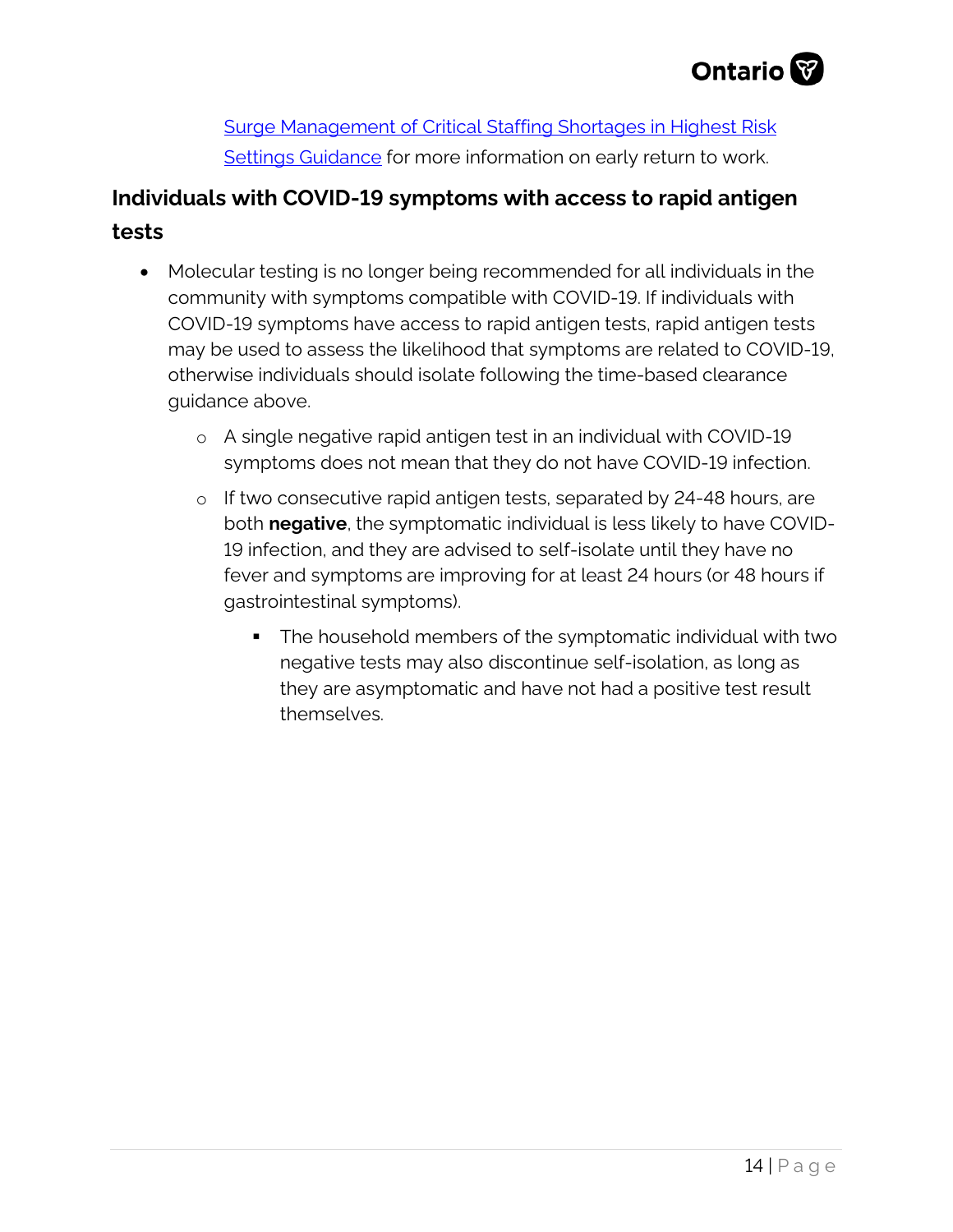# **You have symptoms and are concerned you may have COVID-19. Now what?**

<span id="page-14-0"></span>

**Note:** Symptoms should not be related to any other known causes or conditions. See the [COVID-19 Reference Document for Symptoms](https://www.health.gov.on.ca/en/pro/programs/publichealth/coronavirus/docs/2019_reference_doc_symptoms.pdf) for more information.

\*\*For 10 days after symptom onset (or 20 days for immunocompromised individuals): maintain masking in public setting (including schools and child care, unless under 2 years of age), do not visit or work in any highest risk setting, do not visit vulnerable individuals (e.g. immunocompromised individuals or seniors).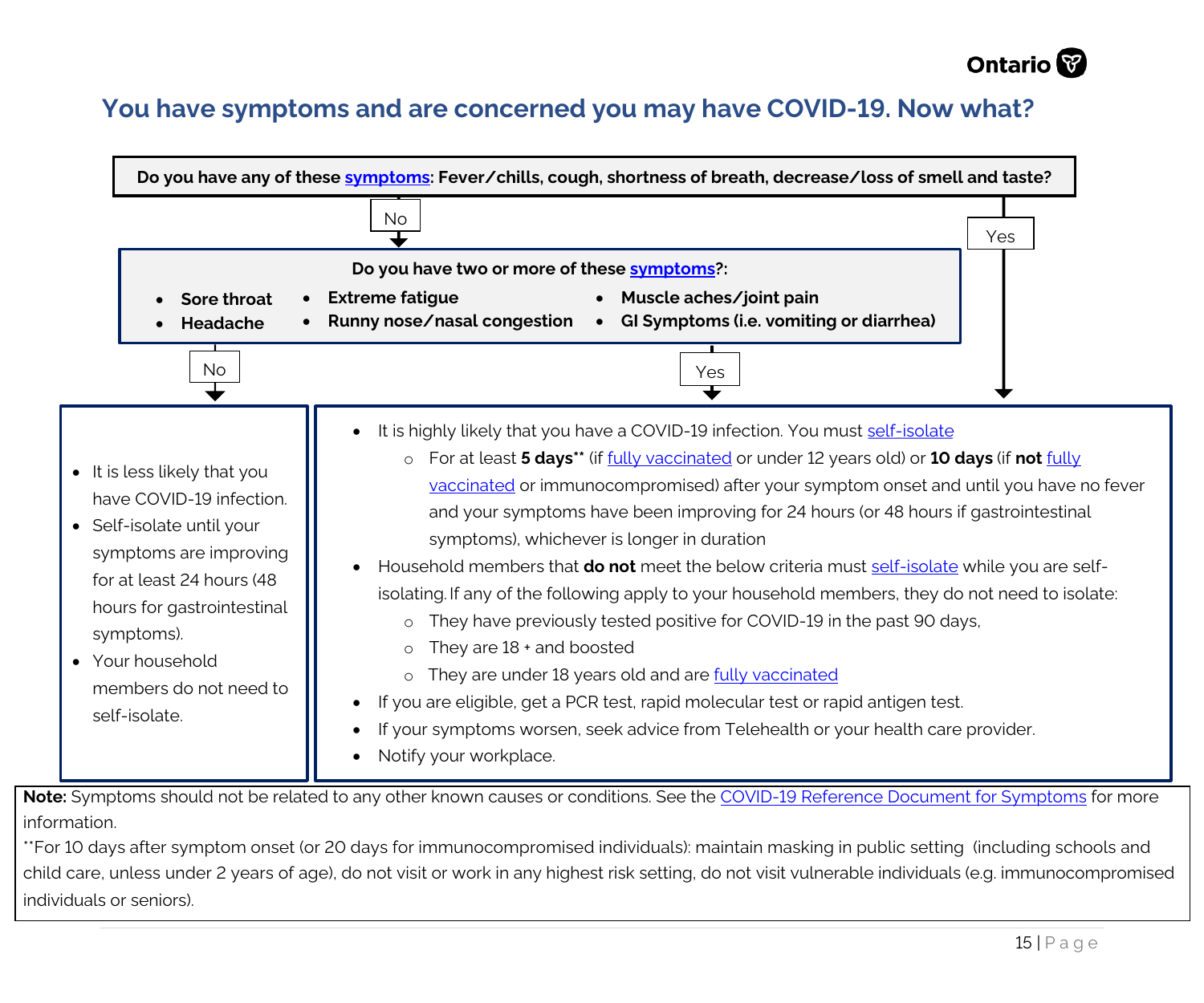

#### <span id="page-15-0"></span>**Management of Household Members**

- COVID-19 positive cases/individuals with COVID-19 symptoms should isolate away from household members where possible to avoid ongoing exposure.<sup>[8](#page-15-1)</sup>
- Household members of the COVID-19 positive case/individual with COVID-19 symptoms, should generally **self-isolate** while the individual with COVID-19 symptoms is isolating[9](#page-15-2), **with the following exceptions**:
	- o Household members who are **18 years of age and older and have already received their [booster dose](https://www.health.gov.on.ca/en/pro/programs/publichealth/coronavirus/docs/vaccine/COVID-19_vaccine_third_dose_recommendations.pdf)** are not required to self-isolate
	- **[fully vaccinated](https://www.health.gov.on.ca/en/pro/programs/publichealth/coronavirus/docs/contact_mngmt/COVID-19_fully_vaccinated_interim_guidance.pdf#page=4)[10](#page-15-3)** are not required to self-isolate **considered** o Household members who are **under 18 years of age and are**
	- o Household members who have **previously tested positive for COVID-19 in the last 90 days** (based on positive rapid antigen test or molecular test results), are not required to self-isolate and **can** attend high-risk settings, as long as they are currently asymptomatic.<sup>[11](#page-15-4)</sup>
- If self-isolation is complete after 5 days, or if self-isolation is not required, **for a total of 10 days after the last exposure to the COVID-19 case, ALL household members must:**
	- o [Self-monitor](https://www.publichealthontario.ca/-/media/documents/ncov/factsheet-covid-19-self-monitor.pdf?la=en) for symptoms and self-isolate if they develop any symptom of COVID-19;
	- o Continue to wear a well-fitted mask in all public settings (including schools and child care, unless under 2 years of age)
		- **IF Individuals should maintain masking as much as possible in** public settings. Reasonable exceptions would include removal for essential activities like eating (e.g., when eating in shared space at school/work and maintaining as much distancing as possible)

<span id="page-15-2"></span><sup>9</sup> Immunocompromised household members that do not meet the self-isolation exceptions should self-isolate for 10 days after last exposure to the case/symptomatic person.

<span id="page-15-3"></span><sup>10</sup> Individuals are considered [fully vaccinated](https://www.health.gov.on.ca/en/pro/programs/publichealth/coronavirus/docs/contact_mngmt/COVID-19_fully_vaccinated_interim_guidance.pdf#page=4) if they have received a full series of a Health Canada authorized vaccine (e.g. two doses of AstraZeneca/Moderna/Pfizer or 1 dose of Janssen) at least 14 days ago.

<span id="page-15-4"></span><sup>11</sup> Physical proof of a previous positive COVID-19 test result is not required.

<span id="page-15-1"></span><sup>&</sup>lt;sup>8</sup> If care is needed, where possible it should be provided by a household member who is fully vaccinated or boosted and not immune compromised.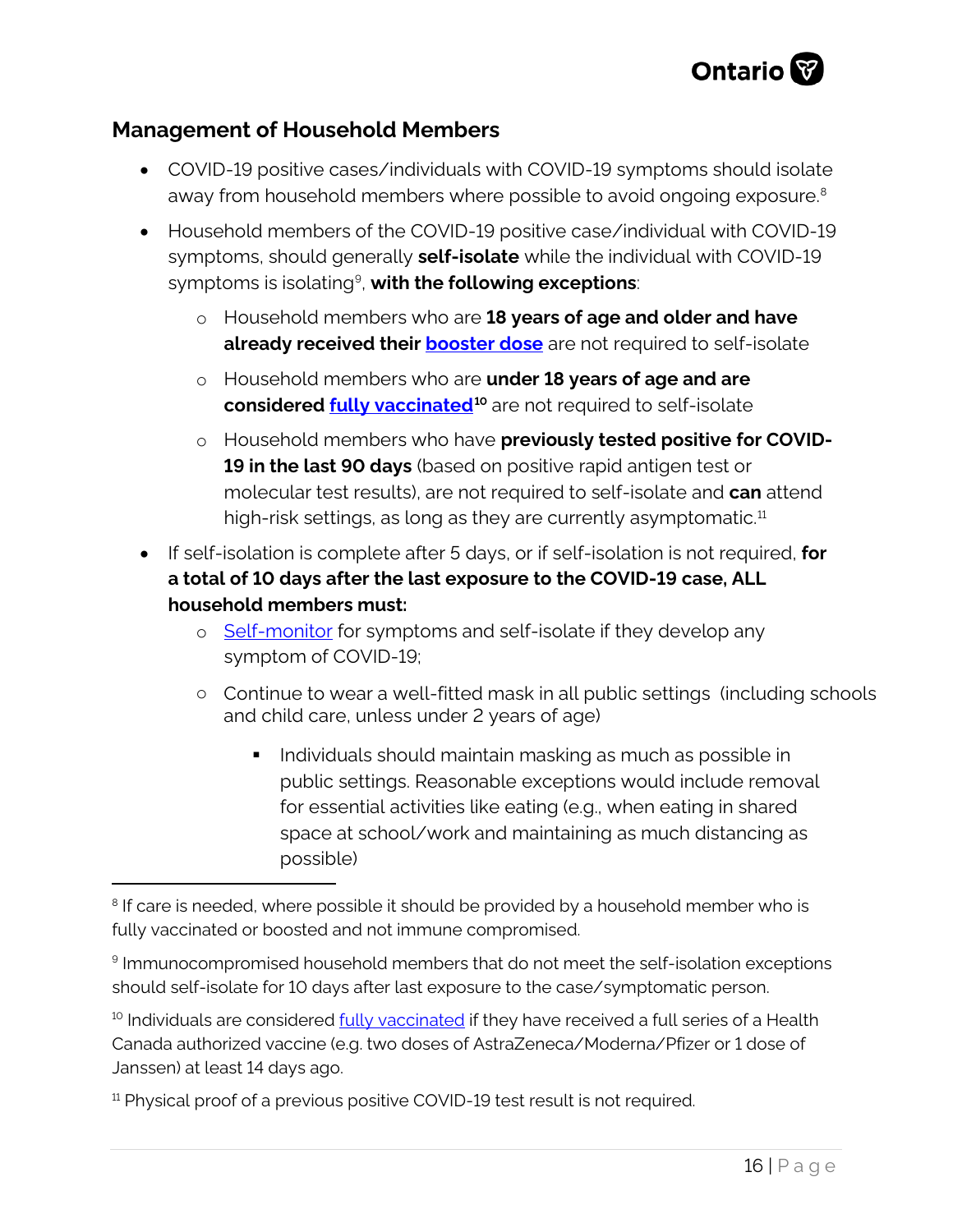

- Participation in activities where masking can be maintained throughout may be resumed, but individuals should avoid activities where mask removal would be necessary (e.g., dining out)
- Individuals who are exempt from masking (e.g., children under two years of age, etc.) may return to public settings without masking
- o Not visit anyone who is immunocompromised or at higher risk of illness (i.e. seniors)
- o Not visit or attend work in any [highest-risk settings](#page-19-1) (unless they have previously tested positive for COVID-19 on a rapid antigen test or molecular test in the past 90 days).
- For self-isolating household members that have not developed symptoms, if any other household member develops COVID-19 symptoms, they **should extend** their self-isolation until the last symptomatic (or COVID-19 positive) person has finished their self-isolation period.
	- o The initial COVID-19 positive case/individual with symptoms of COVID-19 **does not have to extend** their self-isolation period based on other household members becoming ill.

### <span id="page-16-0"></span>**Management of Non-Household Close Contacts**

#### **Definition of Close Contacts:**

- Close contacts include those who had contact with the ill/COVID-19 positive individual within the 48 hours prior to their symptom onset if symptomatic or 48 hours prior to the specimen collection date (if asymptomatic/applicable) and until they started self-isolating; AND
	- o Were in close proximity (less than 2 meters) for at least 15 minutes or for multiple short periods of time without appropriate measures as masking, distancing and/or use of personal protective equipment (as per [Management of Cases and Contacts of COVID-19 in Ontario\)](https://www.health.gov.on.ca/en/pro/programs/publichealth/coronavirus/docs/contact_mngmt/management_cases_contacts.pdf#page=35).
		- If the symptomatic/COVID-19 positive individual attends group settings (e.g., childcare, school, in-person work), generally, contacts in those settings (e.g., the classroom cohort) would **not** be considered close contacts due to the layering of health and safety measures in place in these settings. However, specific individuals in those settings may be identified by the case as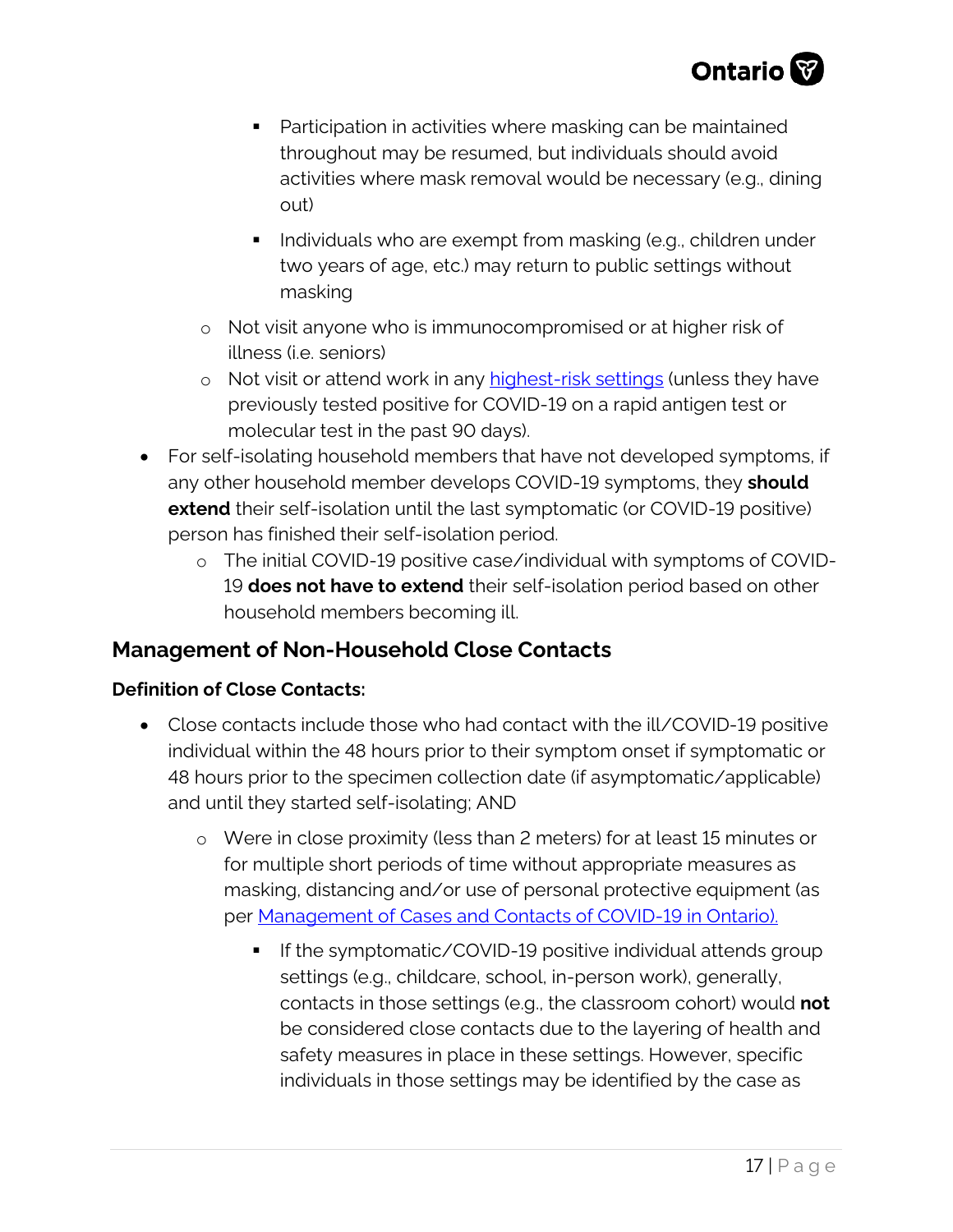

close contacts based on the nature of their interactions with the case (e.g. breach in measures, interactions outside of the setting).

#### **Advice to Non-Household Close Contacts**

- Individuals who have tested positive for COVID-19 (on a rapid antigen test, PCR test or rapid molecular test) and individuals with [COVID-19 symptoms](https://www.health.gov.on.ca/en/pro/programs/publichealth/coronavirus/docs/2019_reference_doc_symptoms.pdf) are advised to inform their close contacts of their potential exposure to COVID-19. For a total of 10 days after the last exposure to the COVID-19 case, close contacts must:
	- o [Self-monitor](https://www.publichealthontario.ca/-/media/documents/ncov/factsheet-covid-19-self-monitor.pdf?la=en) for symptoms and self-isolate if they develop any symptom of COVID-19;
	- o Continue to wear a well fitted mask in all public settings (including schools and child care, unless under 2 years of age);
		- Individuals should maintain masking as much as possible in public settings. Reasonable exceptions would include removal for essential activities like eating (e.g., when eating in shared space at school/work and maintaining as much distancing as possible)
		- **Participation in activities where masking can be maintained** throughout may be resumed, but individuals should avoid activities where mask removal would be necessary (e.g. dining out);
		- Individuals who are exempt from masking (e.g., children under two years of age, etc.) may return to public settings without masking
	- o Not visit anyone who is immunocompromised or at higher risk of illness (i.e. seniors);
	- o Not visit or attend work in any [highest-risk settings](#page-19-1) (unless they have previously tested positive for COVID-19 on a RAT or molecular test in the past 90 days).
- Close contacts are advised to follow directions as per [flow chart 2.](#page-18-0)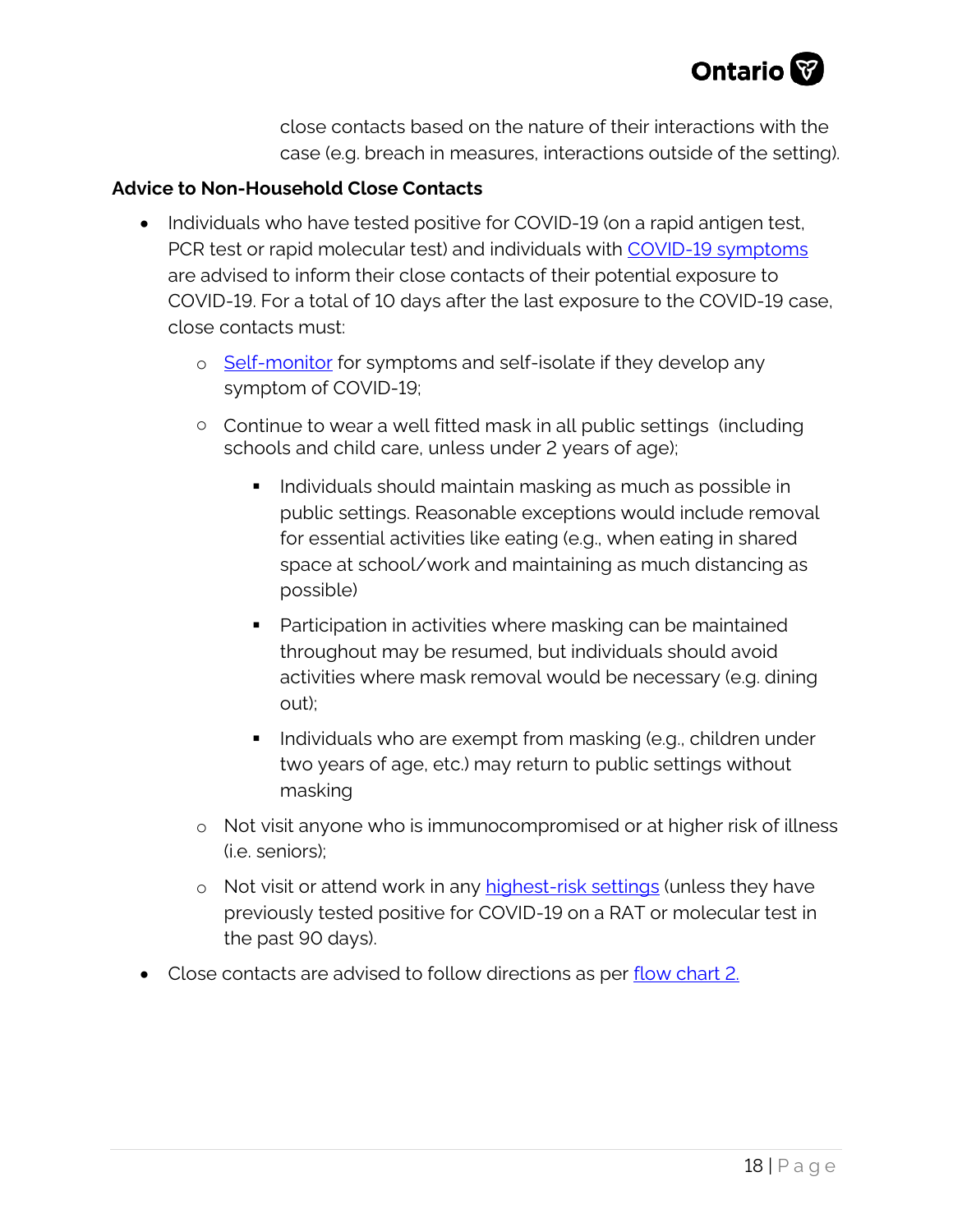# **You've been identified as a close contact of someone who has tested positive for COVID-19 or someone with COVID-19 symptoms. Now what?**

<span id="page-18-0"></span>

\*\*Wear a well-fitted mask in public (including schools and child care, unless under 2 years of age), physical distance and maintain other public health measures for 10 days following your last exposure if leaving home. You should **NOT** visit or attend work in any highest risk settings and not visit individuals who may be at higher risk of illness (i.e. seniors or immunocompromised) for 10 days after your last exposure.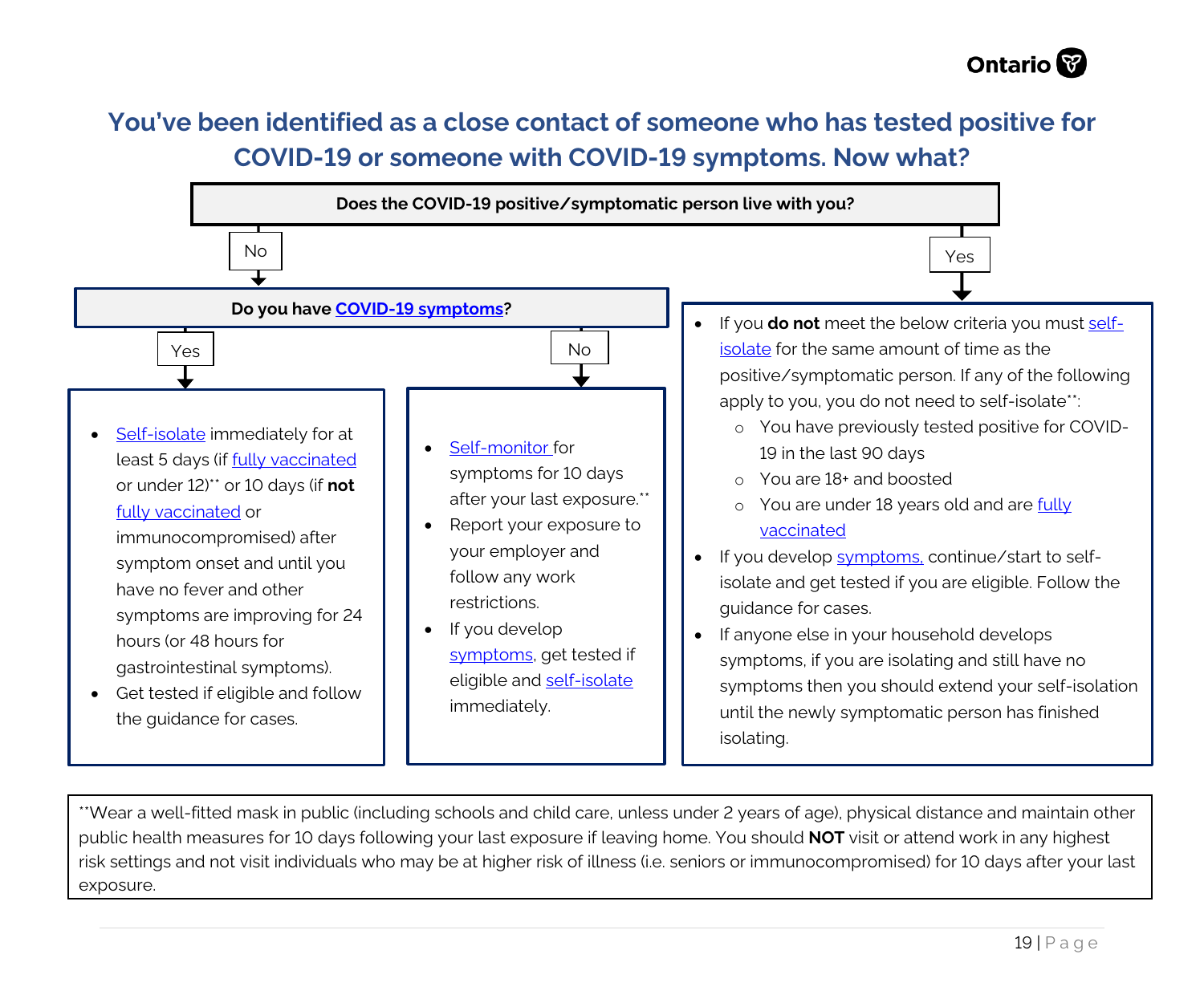

# <span id="page-19-0"></span>**Management of COVID-19 Cases and Contacts in Highest Risk Settings**

Relevant **sector-specific guidance** for highest risk settings (e.g. LTCHs) should be followed for those specific settings where conflicting with the below guidance.

### <span id="page-19-1"></span>**Highest Risk Settings Definition**

• Hospitals (including complex continuing care facilities and paramedic services), home and community care workers and congregate living settings with medically and socially vulnerable individuals, including, but not limited to, Long-Term Care, retirement homes, First Nation elder care lodges, group homes, shelters, hospices, correctional institutions, and hospital schools.

#### <span id="page-19-2"></span>**Case Management**

- If an individual who lives, works, attends, volunteers or is admitted in any of the highest risk settings and has symptoms [of COVID-19,](https://www.health.gov.on.ca/en/pro/programs/publichealth/coronavirus/docs/2019_reference_doc_symptoms.pdf) they should selfisolate immediately and seek molecular testing.
- If the individual who has tested positive on a molecular test lives, works, attends, volunteers or is admitted in any of the highest risk settings above, the local public health unit or the provincial case and contact management staff will follow-up with the case and close contacts in those highest risk settings.
	- o Highest risk settings should notify their local public health unit of individuals who test positive on a rapid antigen test and did not receive molecular confirmatory testing if they are associated with a suspect or confirmed outbreak in the setting. Molecular confirmatory testing is generally not required for positive rapid antigen tests in highest-risk settings (unless otherwise recommended by PHU or sector-specific guidance such as LTCH guidance).
- If a COVID-19 positive person works in a highest risk setting, they should not attend work for 10 days after symptom onset (or after specimen collection date if asymptomatic).
	- o See [COVID-19 Interim Guidance: Omicron Surge Management of Critical](https://www.health.gov.on.ca/en/pro/programs/publichealth/coronavirus/docs/early_return%20_to_work.pdf) [Staffing Shortages in Highest Risk Settings Guidance](https://www.health.gov.on.ca/en/pro/programs/publichealth/coronavirus/docs/early_return%20_to_work.pdf) for more information on early return to work if needed.